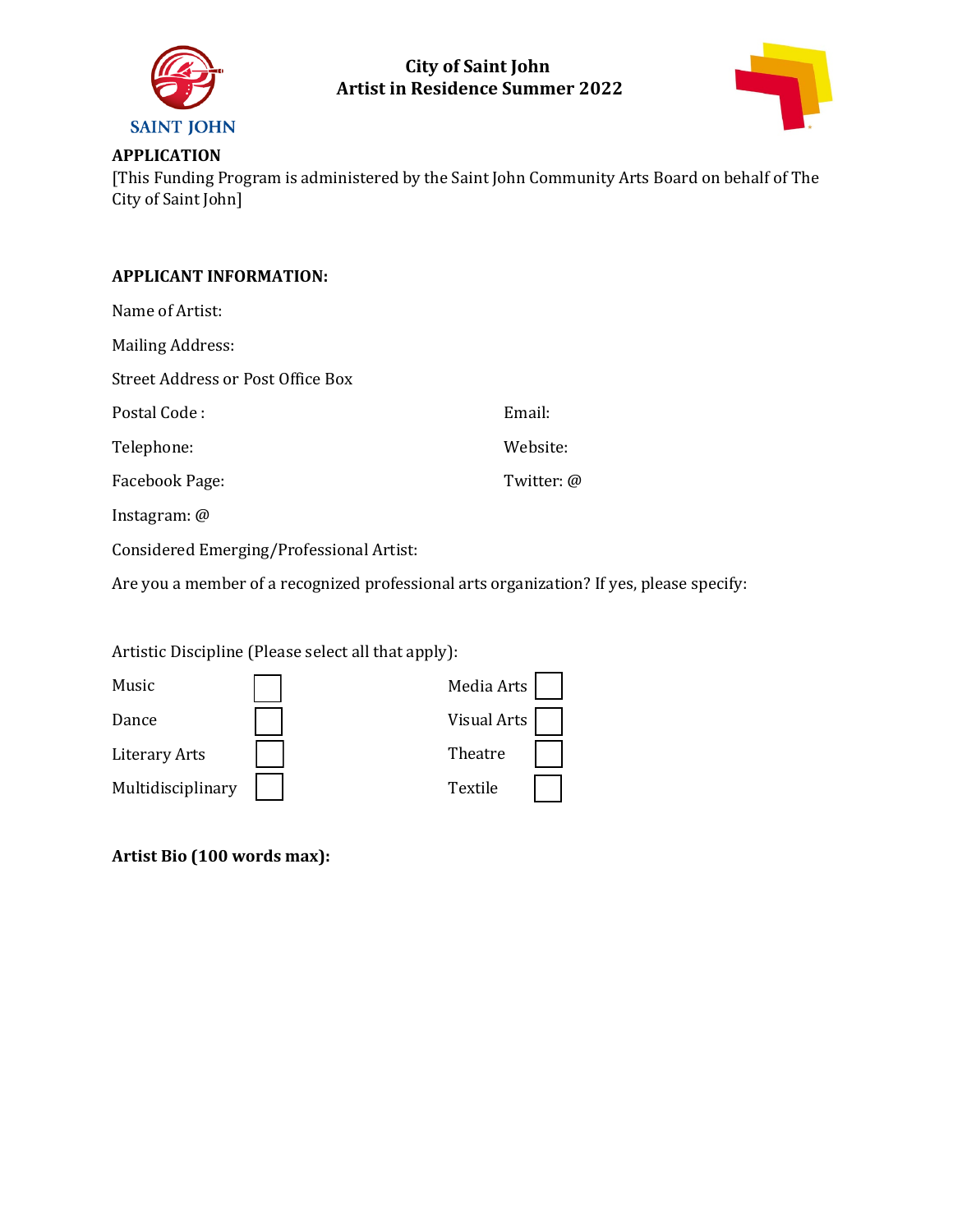

## **City of Saint John Artist in Residence Summer 2022**



#### **YOUR RESIDENCY PROPOSAL**

Residency Title:

Commencement Date: Completion Date:

Location of Residency Activities:

In the space provided, please describe your residency (preferably 400 words or less). You may attach other relevant information that you believe supports or further explains your application. This information may be e-mailed.

Does your Residency have a Community Engagement component (please check all that apply and provide a brief description)?

Public Event Free to Attend Other (explain below):

Expected attendance/audience: